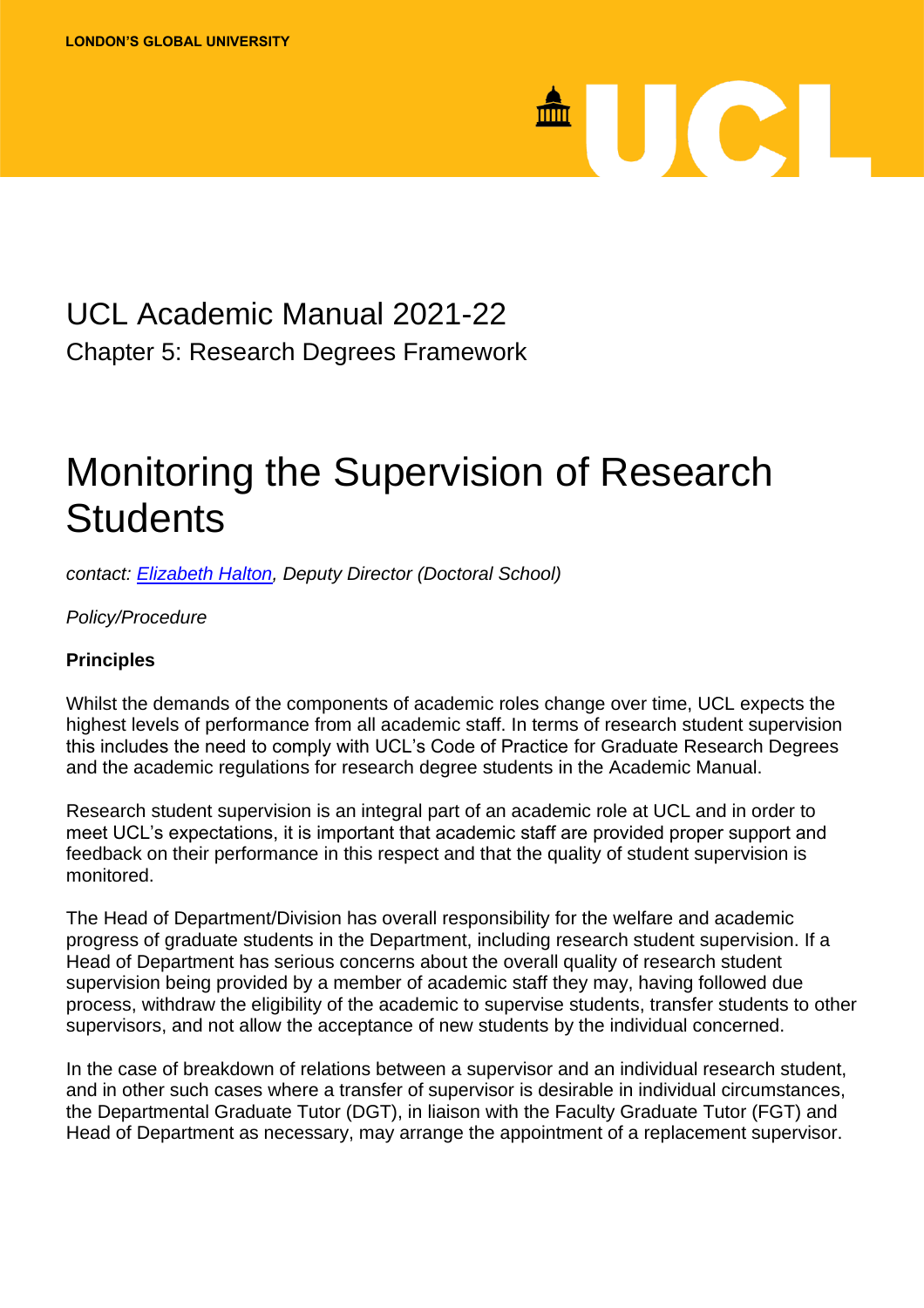#### **Monitoring of research student supervision**

The supervision of research students is monitored by the Departmental Graduate Tutor who will keep the Head of Department informed of any breaches of the Code of Practice and regulations.

#### **Dealing with concerns regarding the quality of supervision**

Where concerns about research supervision performance arise, they must be raised with the individual concerned by the Departmental Graduate Tutor in an informal discussion in which the nature of the concerns are clarified and reasons for the unsatisfactory performance ascertained.

Concerns must be based on evidence relating to breaches of the Code of Practice and regulations. This may include some or all of the following:

- Complaints by students relating to breaches of the Code of Practice and academic regulations for research degree students.
- Referrals where there is evidence that poor supervision was a contributory cause of the referral or failure of a candidate.
- The on-line Research Student Log not being used appropriately and the student not being encouraged to submit regular reports.
- Failing to meet with the students at least once per month, or more frequently if there are Faculty-specific recommendations.
- Routinely not involving the Subsidiary Supervisor in reports and meetings associated with formal monitoring.
- Lack of formal documentation on progress reports or of meetings.
- Evidence of slow return of comments on written work.
- Poor research student submission rates.
- Preventing the student from having access to important equipment and allocated funds.

In meeting with the academic concerned, the Departmental Graduate Tutor should make clear the areas in which the individual's supervision is considered to be below expectations (explaining the grounds for that view) with the aim of identifying solutions to the problem. This might include additional training or some other kind of ongoing support.

If the following more general issues are identified they will be more appropriately dealt with under the other relevant UCL policies and the Head of Department should seek advice from the HR Division.

- Bullying or harassment (Harassment and Bullying Policy)
- Financial malpractice associated with student funding (UCL's Fraud Policy)
- Academic malpractice associated with research student projects such as condoning plagiarism (UCL's Procedure for Investigating and Resolving Allegations of Misconduct in Academic Research)

It is the responsibility of the Department to ensure that there are sufficient resources to undertake research projects and that no Supervisor is over committed and in these situations the Head of Department may refuse to agree that an individual academic takes on more supervisees.